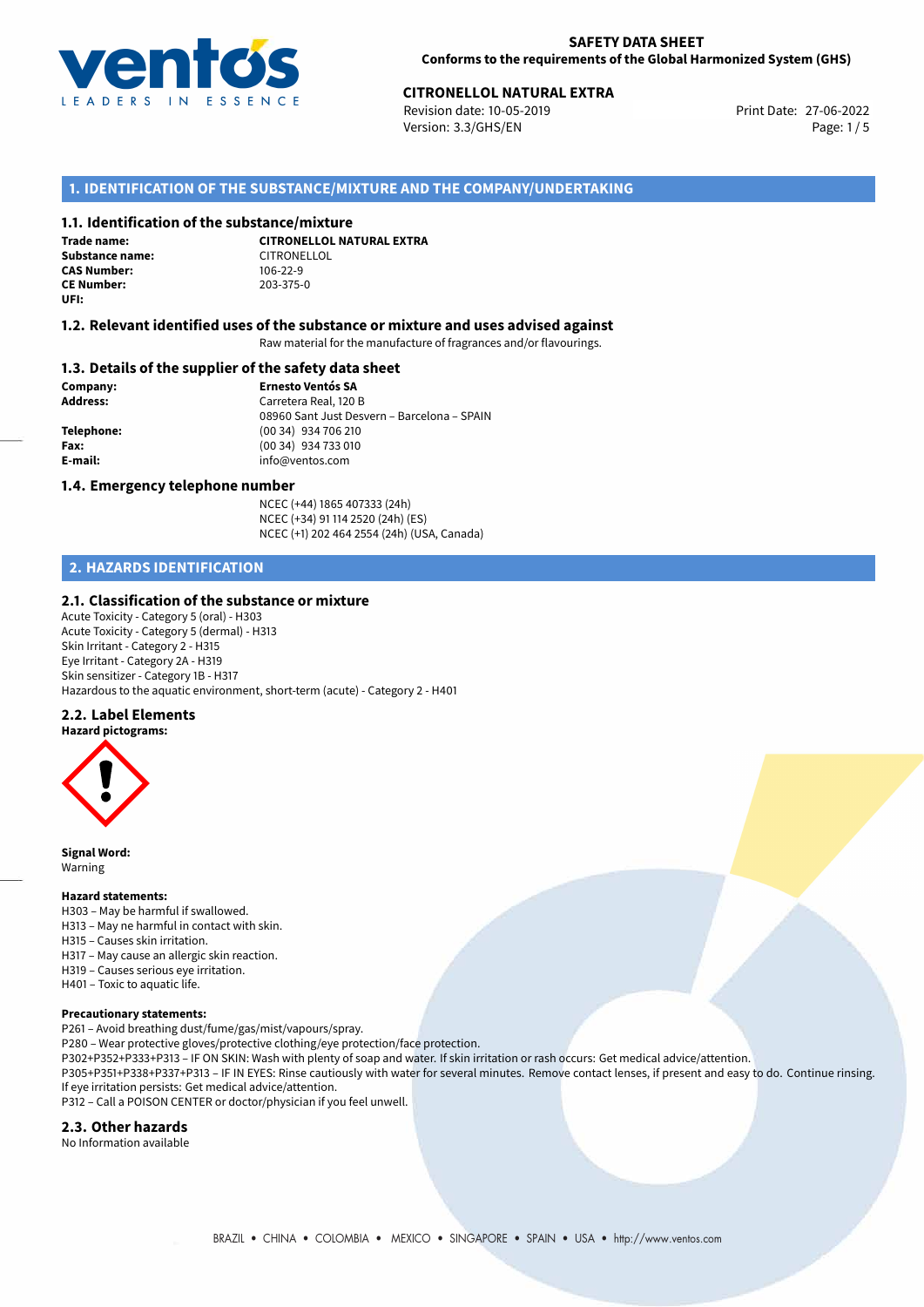

# **CITRONELLOL NATURAL EXTRA**<br>
Revision date: 10-05-2019<br> **Print Date: 27-06-2022**

Revision date: 10-05-2019 Version: 3.3/GHS/EN Page: 2 / 5

# **3. COMPOSITION/INFORMATION ON INGREDIENTS**

# **3.1. Substances**

| Chemical name: | <b>CITRONELLOL</b> |
|----------------|--------------------|
| CAS number:    | $106 - 22 - 9$     |
| EC number:     | 203-375-0          |

#### **Hazardous constituents:**

| <b>Chemical Name</b> | % (w/w)     | <b>CAS No</b><br><b>EC No</b> | <b>Classification according to GHS</b>                                                                                                                                                                                                                                                     |
|----------------------|-------------|-------------------------------|--------------------------------------------------------------------------------------------------------------------------------------------------------------------------------------------------------------------------------------------------------------------------------------------|
| CITRONELLOL          | >50         | 106-22-9<br>203-375-0         | Acute Toxicity - Category 5 (oral) - H303<br>Acute Toxicity - Category 5 (dermal) - H313<br>Skin Irritant - Category 2 - H315<br>Eye Irritant - Category 2A - H319<br>Skin sensitizer - Category 1B - H317<br>Hazardous to the aquatic environment, short-term (acute) - Category 2 - H401 |
| <b>GERANIOL</b>      | $>0.1$ ; <1 | $106 - 24 - 1$<br>203-377-1   | Acute Toxicity - Category 5 (oral) - H303<br>Skin Irritant - Category 2 - H315<br>Serious eye damage - Category 1 - H318<br>Skin sensitizer - Category 1B - H317<br>Hazardous to the aquatic environment, short-term (acute) - Category 3 - H402                                           |
| EUGENOL              | $>0.1$ ; <1 | 97-53-0<br>202-589-1          | Acute Toxicity - Category 5 (oral) - H303<br>Skin Irritant - Category 3 - H316<br>Eye Irritant - Category 2A - H319<br>Skin sensitizer - Category 1B - H317<br>Hazardous to the aquatic environment, short-term (acute) - Category 2 - H401                                                |

[See the full text of the hazard statements in section 16.](#page-4-0)

# **3.2. Mixtures**

Not applicable.

# **4. FIRST-AID MEASURES**

### **4.1. Description of necessary first aid measures**

| Ingestion:    | Rinse mouth with water.                                                                                               |  |  |  |  |
|---------------|-----------------------------------------------------------------------------------------------------------------------|--|--|--|--|
|               | Obtain medical advice.                                                                                                |  |  |  |  |
|               | Keep at rest. Do not induce vomiting.                                                                                 |  |  |  |  |
| Eye contact:  | In case of contact with eyes, rinse immediately with plenty of water for at least 15 minutes and seek medical advice. |  |  |  |  |
| Inhalation:   | Remove person to fresh air and keep at rest.                                                                          |  |  |  |  |
|               | Seek immediate medical advice.                                                                                        |  |  |  |  |
| Skin contact: | Take off immediately all contaminated clothing.                                                                       |  |  |  |  |
|               | Thoroughly wash affected skin with soap and water.                                                                    |  |  |  |  |
|               | Seek medical attention if symptoms persist.                                                                           |  |  |  |  |

#### **4.2. Most important symptoms and effects, both acute and delayed**

No information available.

# **4.3. Indication of any immediate medical attention and special treatment needed**

No information available.

# **5. FIRE-FIGHTING MEASURES**

# **5.1. Extinguishing Media**

Water spray, carbon dioxide, dry chemical powder or appropriate foam. For safety reasons do not use full water jet.

#### **5.2. Special hazards arising from the substance or mixture**

Known or Anticipated Hazardous Products of Combustion: Emits toxic fumes under fire conditions.

#### **5.3. Advice for firefighters**

High temperatures can lead to high pressures inside closed containers. Avoid inhalation of vapors that are created. Use appropriate respiratory protection. Do not allow spillage of fire to be poured into drains or watercourses. Wear self-contained breathing apparatus and protective clothing.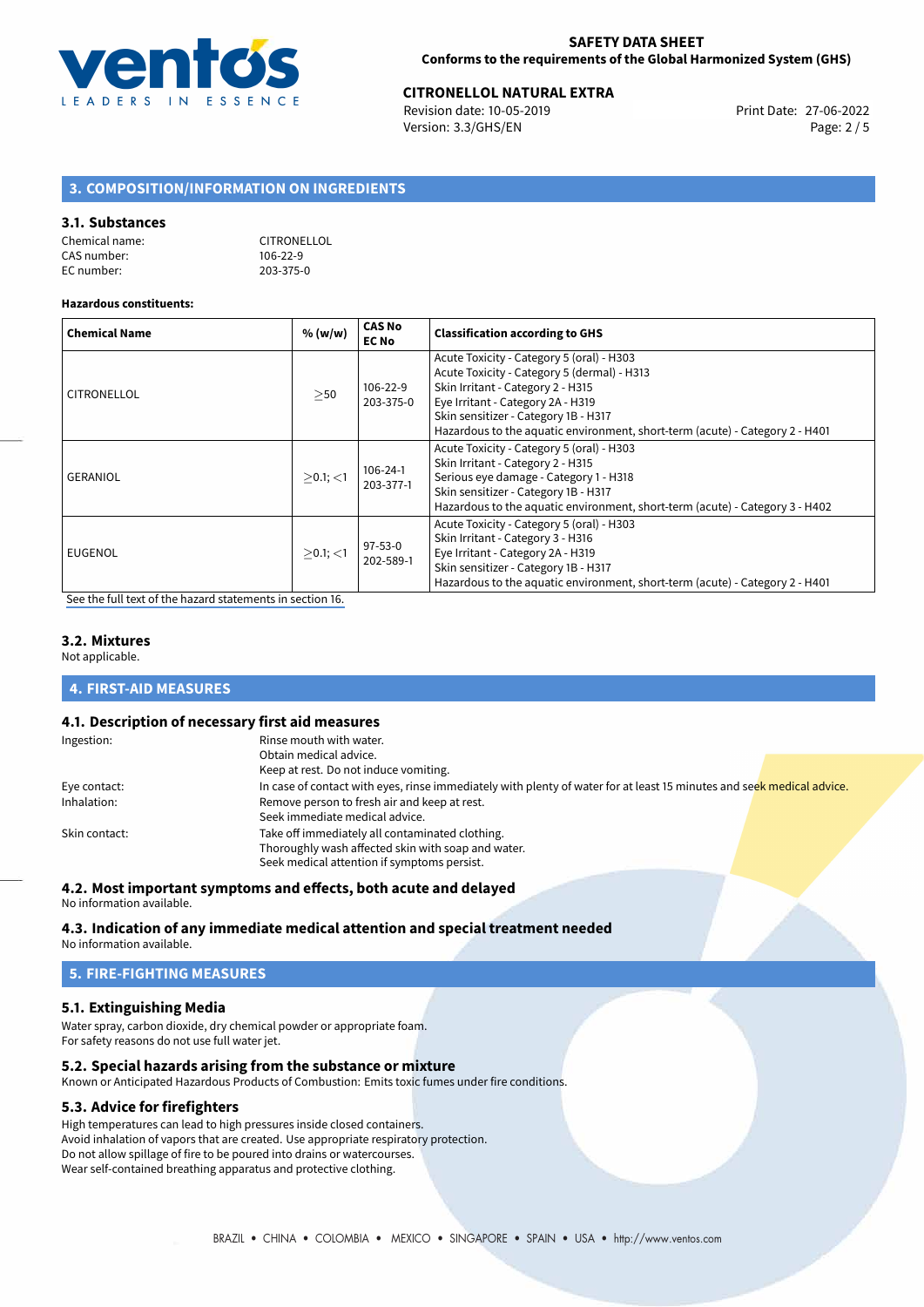

# 27-06-2022 **CITRONELLOL NATURAL EXTRA**

Revision date: 10-05-2019 Version: 3.3/GHS/EN Page: 3 / 5

# **6. ACCIDENTAL RELEASE MEASURES**

# **6.1. Personal precautions, protective equipment and emergency procedures**

Evacuate surronding areas. Ensure adequate ventilation. Keep unnecessary and unprotected personnel from entering. Do not breathe vapor/spray. Avoid contact with skin and eyes. Information regarding personal protective measures: see section 8.

#### **6.2. Environmental precautions**

To avoid possible contamination of the environment, do not discharge into any drains, surface waters or groundwaters.

#### **6.3. Methods and materials for containment and cleaning up**

Cover with an inert, inorganic, non-combustible absorbent material (e.g. dry-lime, sand, soda ash). Place in covered containers using non-sparking tools and transport outdoors. Avoid open flames or sources of ignition (e.g. pilot lights on gas hot water heater). Ventilate area and wash spill site after material pickup is complete.

#### **6.4. Reference to other sections**

Information regarding exposure controls, personal protection and disposal considerations can be found in sections 8 and 13.

# **7. HANDLING AND STORAGE**

#### **7.1. Precautions for safe handling**

Do not store or handle this material near food or drinking water. Do not smoke. Avoid contact with the eyes, skin and clothing. Wear protective clothing and use glasses. Observe the rules of safety and hygiene at work. Keep in the original container or an alternative made from a compatible material.

# **7.2. Conditions for safe storage, including any incompatibilities**

Store in tightly closed and preferably full containers in a cool, dry and ventilated area, protected from light. Keep away from sources of ignition (e.g. hot surfaces, sparks, flame and static discharges). Keep away from incompatible materials (see section 10).

#### **7.3. Specific end use(s)**

No information available.

# **8. EXPOSURE CONTROLS AND PERSONAL PROTECTION**

# **8.1. Control parameters**

Components with occupational exposure limits: None known.

#### **8.2. Exposure controls**

Measures should be taken to prevent materials from being splashed into the body. Provide adequate ventilation, according to the conditions of use. Use a mechanical exhaust if required.

#### **8.3. Individual protection measures, such as personal protective equipment**

| Eye/Face protection:             | Chemical safety goggles are recommended. Wash contaminated goggles before reuse.                                                      |  |  |  |
|----------------------------------|---------------------------------------------------------------------------------------------------------------------------------------|--|--|--|
| Hand Protection:                 | Chemical-resistant gloves are recommended. Wash contaminated gloves before reuse.                                                     |  |  |  |
| Body protection:                 | Personal protective equipment for the body should be selected based on the task being performed and the risks<br>involved.            |  |  |  |
| Respiratory Protection:          | In case of insufficient ventilation, use suitable respiratory equipment.                                                              |  |  |  |
| Environmental exposure controls: | Emissions from ventilation or process equipment should be checked to ensure they comply with environmental<br>protection legislation. |  |  |  |
|                                  | In some cases, filters or engineering modifications to the process equipment will be necessary to reduce emissions to                 |  |  |  |
|                                  | acceptable levels.                                                                                                                    |  |  |  |

# **9. PHYSICAL AND CHEMICAL PROPERTIES**

#### **9.1. Information on basic physical and chemical properties**

Appearance: Liquid Colour: Colour: Colour: Conforms to standard Odour: Conforms to standard Odour theshold: Not determined pH: Not determined Melting point/freezing point: Not determined Boling point/boiling range (°C): 222-223°C (1 atm) Flash point: 101 °C Evaporation rate: Not determined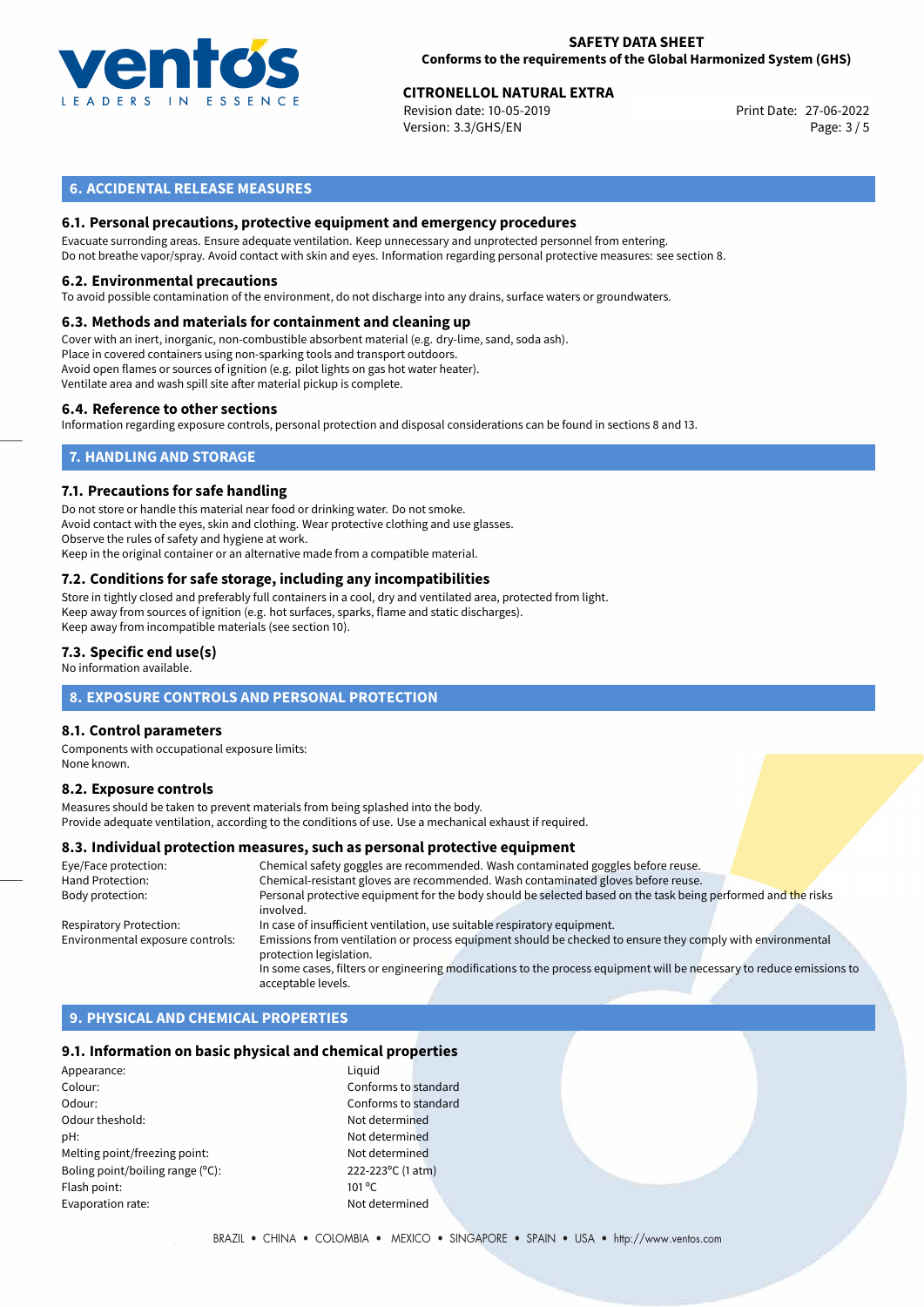

# 27-06-2022 **CITRONELLOL NATURAL EXTRA**

Revision date: 10-05-2019 Version: 3.3/GHS/EN Page: 4 / 5

Flammability: Not determined Lower flammability/Explosive limit: Not determined Upper flammability/Explosive limit: Not determined Vapour pressure: 0,02 mm Hg (25°C) Vapour Density: Not determined Density: 0,85−0,86 g/mL (20°C)<br>Relative density: 0,85−0,86 (20°C) Relative density: 0,85−0,86 (20°C)<br>Water solubility: 0,85−0,86 (20°C) Solubility in other solvents: SOLUBLE IN ETHANOL Partition coefficient n-octanol/water: Not determined Auto-ignition temperature: Not determined Decomposition temperature: Not determined Viscosity, dynamic: Not determined Viscosity, kinematic: Not determined Explosive properties: Not determined Oxidising properties: Not determined

INSOLUBLE IN WATER

# **10. STABILITY AND REACTIVITY**

#### **10.1. Reactivity**

No hazardous reactions if stored and handled as prescribed/indicated.

#### **10.2. Chemical stability**

The product is stable if stored and handled as prescribed/indicated.

# **10.3. Possibility of hazardous reactions**

No hazardous reactions if stored and handled as prescribed/indicated.

#### **10.4. Conditions to Avoid**

Conditions to Avoid: Excessive heat, flame or other ignition sources.

#### **10.5. Incompatible materials**

Avoid contact with strong acids and bases and oxidizing agents.

#### **10.6. Hazardous decomposition products**

During combustion may form carbon monoxide and unidentified organic compounds.

# **11. TOXICOLOGICAL INFORMATION**

| <b>Acute toxicity</b>                    | May be harmful if swallowed. May ne harmful in contact with skin.         |  |
|------------------------------------------|---------------------------------------------------------------------------|--|
| <b>Skin corrosion/irritation</b>         | Causes skin irritation.                                                   |  |
| Serious eye damage/irritation            | Causes serious eye irritation.                                            |  |
| <b>Respiratory or skin sensitisation</b> | May cause an allergic skin reaction.                                      |  |
| <b>Germ cell mutagenicity</b>            | Based on the data available, the criteria for classification are not met. |  |
| Carcinogenicity                          | Based on the data available, the criteria for classification are not met. |  |
| <b>Reproductive toxicity</b>             | Based on the data available, the criteria for classification are not met. |  |
| <b>STOT-single exposure</b>              | Based on the data available, the criteria for classification are not met. |  |
| <b>STOT-repeated exposure</b>            | Based on the data available, the criteria for classification are not met. |  |
| <b>Aspiration hazard</b>                 | Based on the data available, the criteria for classification are not met. |  |

# **12. ECOLOGICAL INFORMATION**

#### **12.1. Toxicity**

**Assessment:** Toxic to aquatic life. **Experimental/calculated data:** No information available.

# **12.2. Degradability**

Biodegradation : Readily biodegradable.

#### **12.3. Bioaccumulative potential**

No information available.